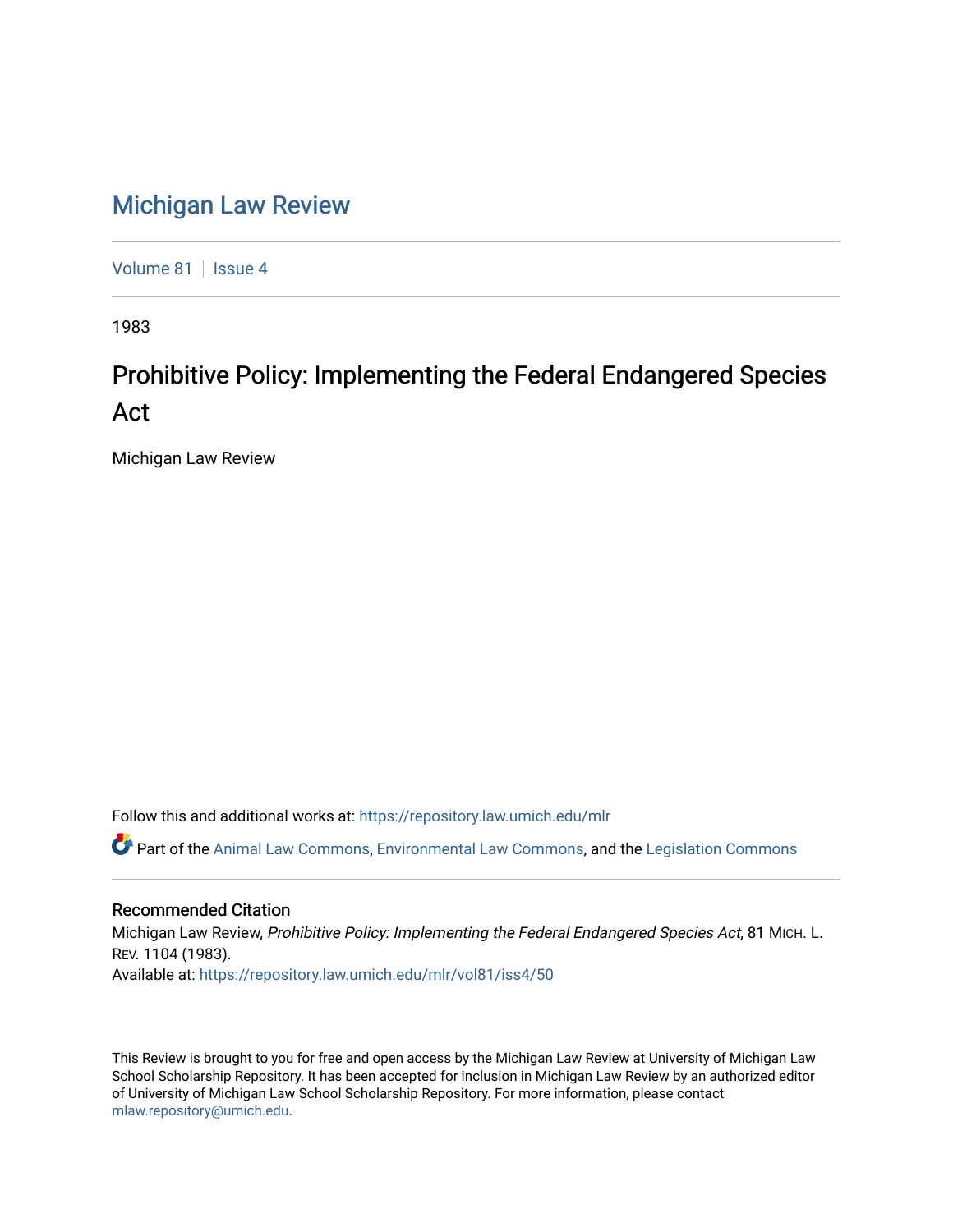PROHIBITIVE POLICY: IMPLEMENTING THE FEDERAL ENDANGERED SPECIES Acr. By *Steven Yajfee.* Cambridge, Mass.: MIT Press. 1982. Pp. xii, 239. \$17.50.

Public policy is shaped by the interaction between governmental institutions and private interest groups, constrained by the substantive demands of the particular policy at issue. In *Prohibitive Policy,* Steven Yaffee analyzes the Endangered Species Act (ESA), as a case study of how these forces affect the interpretation of an absolute prohibitive mandate. He describes the technical and political tensions inherent in a prohibitive statute and explains why policy results often differ from articulated statutory goals. Yaffee notes that even the most explicit statutory language may not ensure effective control over policy development. Yaffee instead encourages draftsmen to recognize that policy outcomes are determined by the relative power of each of the actors affected by a statute. He believes a statute will succeed only when it tips the balance of power in favor of the intended objective.

A prohibitive statute outlaws certain action completely. Thus, beyond a set standard, benefits may not be balanced against the cost of compliance. On its face, such a statute leaves little room for bargaining among concerned parties. As a result of this absolutism, it is often difficult to enact a prohibitive statute in controversial areas. Y affee believes Congress adopted the prohibitive language of the ESA only because no one perceived any cost to doing so (p. 57). The preservation of species had strong symbolic and political value. Experts defined extinction as a technical problem that would not affect any domestic interests. The ESA thus escaped emasculation and became a mandate to preserve society's environmental heritage (p. 57).

Yaffee cautions that prohibitive policy works no more rapidly than other kinds of policy and that implementing prohibitive policy is not much different from implementing other types of policy. The ESA advocates' high hopes for vastly improved protection of species and their critical habitats rested on the dual assumptions that the federal agencies empowered to implement the ESA had little discretion and that the ESA itself had provided clear and certain scientific criteria for implementation (p. 58). A lack of resources and technological uncertainty, however, prevented the agencies<sup>1</sup> from confidently deciding to list an endangered species or habitat, which made swift and effective implementation impossible.

Scientific professionals in the agencies set priorities among species and habitats to enable them to set standards and begin carrying out their statutory mission. According to Yaffee, subjective value judgments made by agency decisionmakers were the primary factor in ordering priorities. Thus, staff ideologies and personal goals unexpectedly played a major role

<sup>1.</sup> The critical decisions to list species or habitats are made by the Fish and Wildlife Service's Office of Endangered Species in the Department of Interior and by the Office of Marine Mammals and Endangered Species of the National Marine Fisheries Service in the Department of Commerce.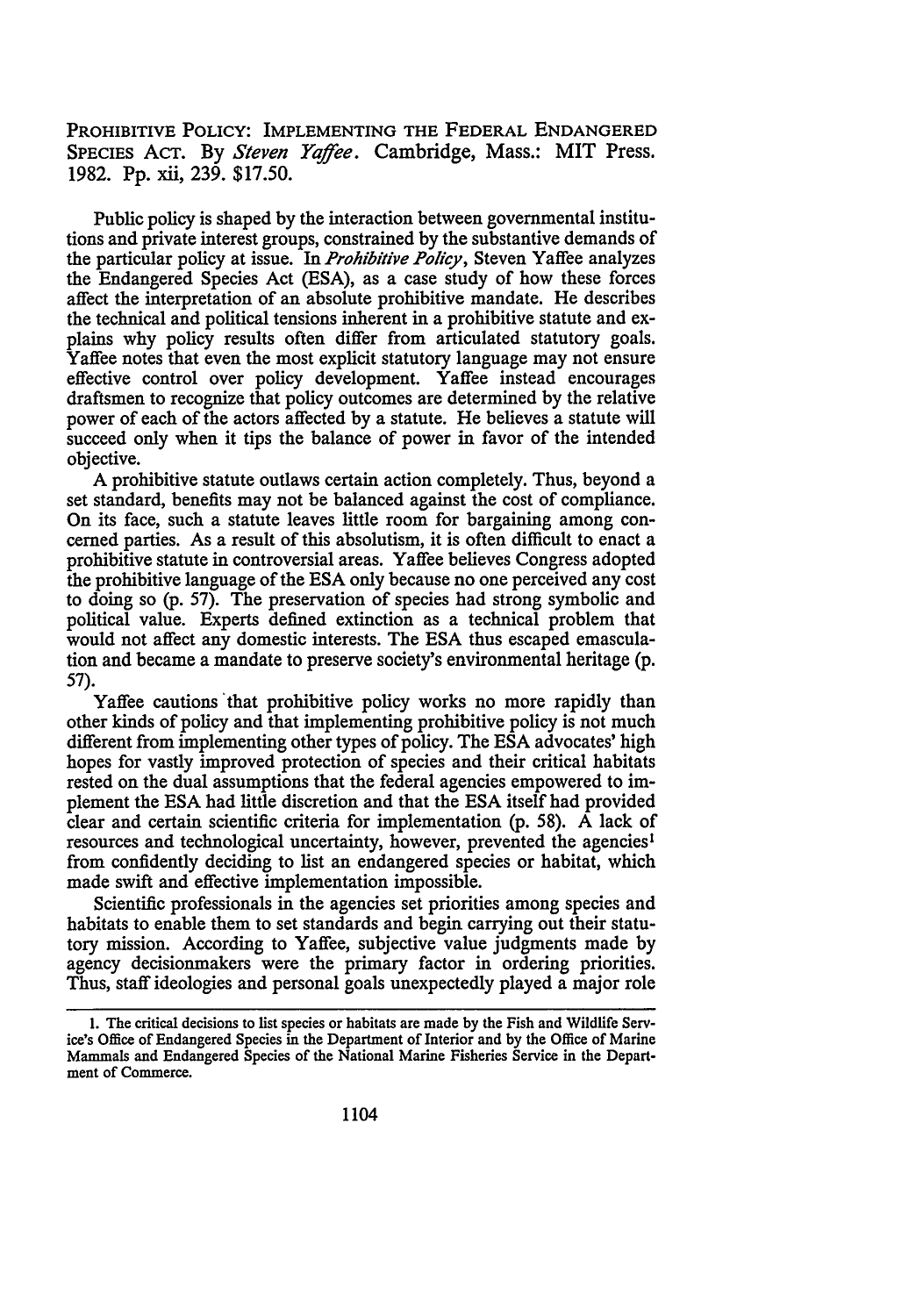in what were originally to be nondiscretionary scientific decisions. Once the objective criteria were discarded, issues of environmental protection became open to negotiation within the agencies (p. 85).

Yaffee next describes the political influences that affected the negotiation of scientific decisions. He asserts that politics play an important role in the implementation of the ESA — interagency consultations under Section 7 of the ESA may result in the continuation of projects despite their impact on endangered species or critical habitats, delay of certain listings and habitat designations, low priorities assigned to other species or habitats, and private interests influencing the degree of protection ultimately provided (p. 86). Yaffee thus demonstrates that the implementation of the ESA in particular and prohibitive policy in general will balance competing public interests despite the absolute language of a prohibitive statute.<sup>2</sup> Nonetheless, he insists that the statutory language of the ESA should remain unchanged despite its apparent ineffectiveness. If the ESA were not prohibitive, threatened species would rarely prevail in court against a powerful private interest. A three-inch fish could never compete with a virtually completed \$90 million dam,<sup>3</sup> nor could a Furbish lousewort survive a battle with a \$600 million federal project.4 The negotiation that occurs within the prohibitive framework of the ESA becomes the vehicle for balancing dollar costs with the need to protect endangered species.

The prohibitive policy of the ESA has proved successful in practice because it forces all federal agencies to consider the environmental mandate seriously. A more flexible statute would have seriously undermined the bureaucracy's ability to carry out the ESA's goals. Settlement and reconciliation of environmental disputes is only possible where the parties are willing to negotiate. The ESA forces all interested parties to a bargaining table and encourages compromises which, according to Yaffee, have often resolved disputes. The negotiation process reconciles the competing political, social, and economic interests implicated by species preservation conflicts. Without the incentives to negotiate provided by a prohibitive statute, Yaffee doubts whether the goal of species preservation could have been achieved.

Obstacles to implementation remain, however. Federal agencies' biases in favor of tradition and against accountability combine with the capture of upper level policymaking by the regulated development interests, to slow the environmental protection process. If immediate agency action cannot be spurred by a mandate as clear as the ESA, Yaffee wonders whether any statute can overcome the phenomena of inertia and capture (pp. 117-31). Yaffee contends that the impetus for vigorous implementation and enforcement of a prohibitive policy must, therefore, come from outside the bureaucracy to counteract these institutional barriers. His advice is borne out in

<sup>2.</sup> Even supporters of the ESA have noted that some account of the social costs of species preservation is already considered in implementing the ESA. *See, e.g.,* Sagoff, *On the Preser*vation of Species, 7 COLUM. J. ENVTL. L. 33 (1980). Yaffee argues that this desired balancing of interests necessarily occurs in the action agencies, especially at higher, more politically sensitive levels of the bureaucracy. P. 86-87.

<sup>3.</sup> Tennessee Valley Auth. v. Hill, 437 U.S. 153 (1978).

<sup>4.</sup> A compromise which saved the species emerged from what could have been an irreconcilable conflict between preserving the lousewort and building the Dickey-Lincoln Dam. P. 102.